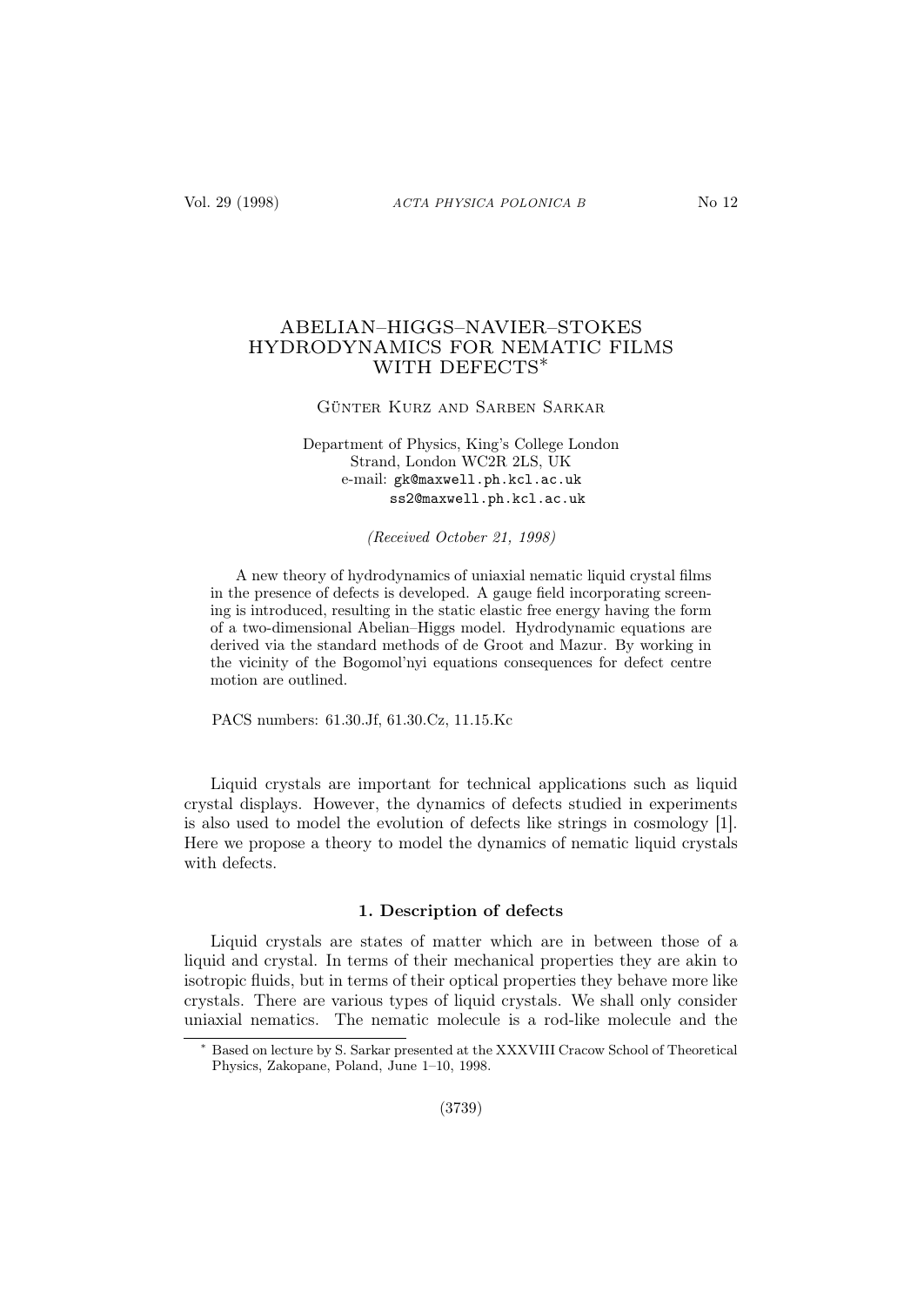average direction of these rods is given by a vector  $\boldsymbol{n}$  with fixed length,  $n = 1$ . The distribution of the molecules is random, but there is orientation order. For this macroscopic continuum theory the molecules are like headless arrows, so  $n$  and  $-n$  have to be identified since they represent the same physical state [2,3]. Here we study nematic liquid crystals in two-dimensional systems. These are thin layers, or films, where the molecules align parallel with the surface layer, *i.e.* the director is confined to two dimensions.

The symmetry of possible rotations of the director is spontaneously broken, since the molecules tend to align themselves in parallel with one another. This is reflected in the form of the distortion free-energy density describing the statics of nematics. A ground state which minimizes this density is locally aligned (with possible exceptions at singular points or lines, also called defects) [2]. The most general form of the distortion free-energy density is

$$
\phi_{\mathbf{d}} = \frac{1}{2}K_1[\nabla \cdot \mathbf{n}]^2 + \frac{1}{2}K_2[\mathbf{n} \cdot (\nabla \times \mathbf{n})]^2 + \frac{1}{2}K_3[\mathbf{n} \times (\nabla \times \mathbf{n})]^2. \tag{1}
$$

The positive constants  $K_1$ ,  $K_2$ , and  $K_3$  are associated respectively with splay, twist, and bend deformation. For a classic nematic like  $p$ -azoxyanisol (PAA) at 120°C their values are  $K_1 = 0.7 \times 10^6$  dyn,  $K_2 = 0.43 \times 10^6$  dyn,  $K_3 = 1.7 \times 10^6$  dyn [2]. As  $\phi_d$  is even in n, the states n and  $-n$  are indeed indistinguishable. We remark that in two dimensions the three kinds of deformation are not independent, since there we have

$$
[\boldsymbol{n}\cdot(\nabla\times\boldsymbol{n})]^2=[\nabla\cdot\boldsymbol{n}]^2+[\boldsymbol{n}\times(\nabla\times\boldsymbol{n})]^2\,.
$$

For our purpose we use a simplified version of  $\phi_d$  with enhanced symmetry, the one-constant approximation where one assumes  $K_1 = K_2 = K_3 =: K [2]$ 

$$
\phi_1 = \frac{1}{2} K \, \partial_j n_l \, \partial_j n_l \,. \tag{2}
$$

(The convention of summing over two repeated indices is used throughout, unless mentioned otherwise.)

The ground state of the nematic is described by a direction or orientation. Consequently in the three dimensions the manifold of such states (known also as the vacuum manifold) has the topology of a sphere  $S_2$ . However, since n and  $-n$  are identified, this manifold is further restricted to the projective plane. In two dimensions the manifold is a circle with opposite points on a diameter identified, which is still homeomorphic to a circle,  $S_1$  [4].

The possible topological defects are given by the homotopy groups of the vacuum manifold. For  $S_1$  the only non-trivial homotopy group is  $\pi_1(S_1)$ which determines the possible types of defect points (also known as disclinations). These points can be considered as strings, if we see our twodimensional system as the cross-section of a three-dimensional one. Other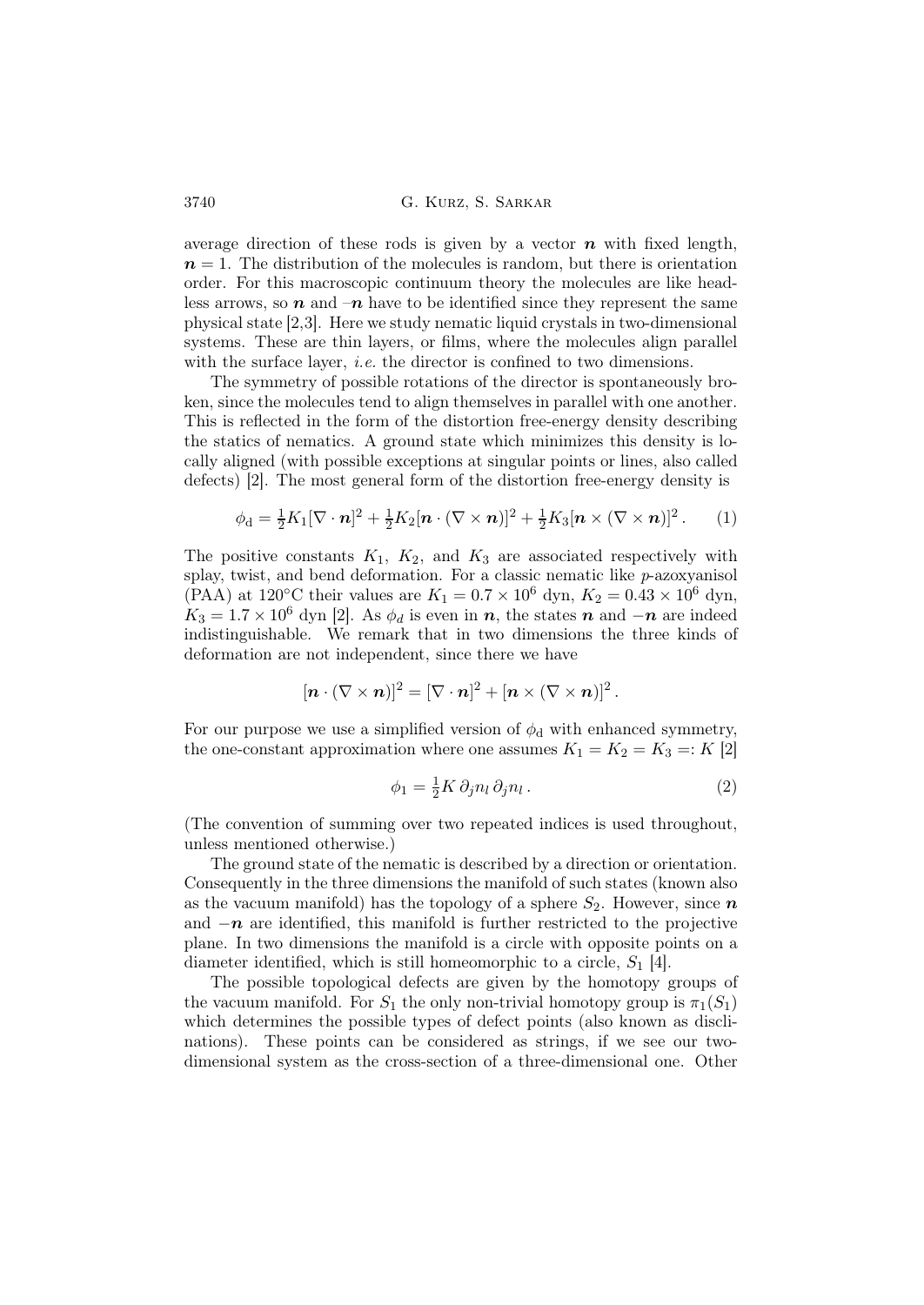homotopy groups for systems with different vacuum manifolds determine walls, monopoles and textures; a brief introduction is given in [1].  $\pi_1(S_1)$ reflects the number of topologically distinct noncontractible loops on  $S_1$ . This homotopy group can be represented through integers, or more precisely through half-integers. Defect points are described mathematically like vortices, and in nematics they can have half-integer winding numbers because of the identification of  $n$  and  $-n$ . Consequently the defect points in two-dimensional nematic liquid crystals are characterized by their winding numbers  $\pm \frac{1}{2}$  $\frac{1}{2}, \pm 1, \pm \frac{3}{2}$  $\frac{3}{2}$ ,.... Schematic illustrations of director configurations and pictures from experiments, both for various types of defects, can be found *e.g.* in [3, 5, 2, 6].

To deal with the possible singularities of the director, it has been found useful to soften the constraint  $n = 1$ . The length of the director is regulated instead by a potential term which is added to the energy density. We take the potential to be proportional to  $(|n|^2-1)^2$ . This is minimized for  $|n|=1$ . So the ground states remain the same, and so does the vacuum manifold of the system.

In the past the introduction of gauge fields has been suggested and used to model systems with defects [7–11]. A gauge field can model screening when many vortices are present. Here we propose a new form of the distortion free-energy density which will be used later on to derive the equations of hydrodynamics, in the same way as  $\phi_d$  was the basis for the Ericksen–Leslie equations which describe the hydrodynamics of nematics. It is recognized that the Ericksen–Leslie equations do not satisfactorily incorporate disclinations [2].

For two-dimensional liquid crystals the relevant gauge theory with the vacuum manifold  $S_1$  is the Abelian–Higgs model. This is a relativistic model formulated for three space plus one time dimension. We take on just the static on space part. It gives us a generalized form of the one-constant approximation  $\phi_1$  in (2). When written in terms of the complex director  $n = n_1 + in_2$  relating to the two-dimensional system, it has the form

$$
\phi = \frac{1}{2} K D_j n \overline{D_j n} + \frac{1}{4} \lambda (|n|^2 - 1)^2 + \frac{1}{2} F^2.
$$
 (3)

The ordinary derivatives in  $\phi_1$  are replaced with covariant ones,  $D_j = \partial_j - igA_j$ and a term in the derivatives of the gauge field  $A$ , the gauge field strength  $F = \partial_1 A_2 - \partial_2 A_1$ , is added. We also have the potential mentioned above. Kawasaki and Brand [11] claim to derive a free-energy density close to (3) from (1) by carefully separating the director into singular and non-singular pieces. These arguments are delicate, especially those, involving the number of the degrees of freedom of the system.

Whereas  $\phi_1$  is invariant under global rotations  $n_i(\mathbf{r}) \mapsto R_{ik} n_k(\mathbf{r})$ , with  $R_{jk}$  being a constant rotation matrix,  $\phi$  is covariant, *i.e.* invariant under a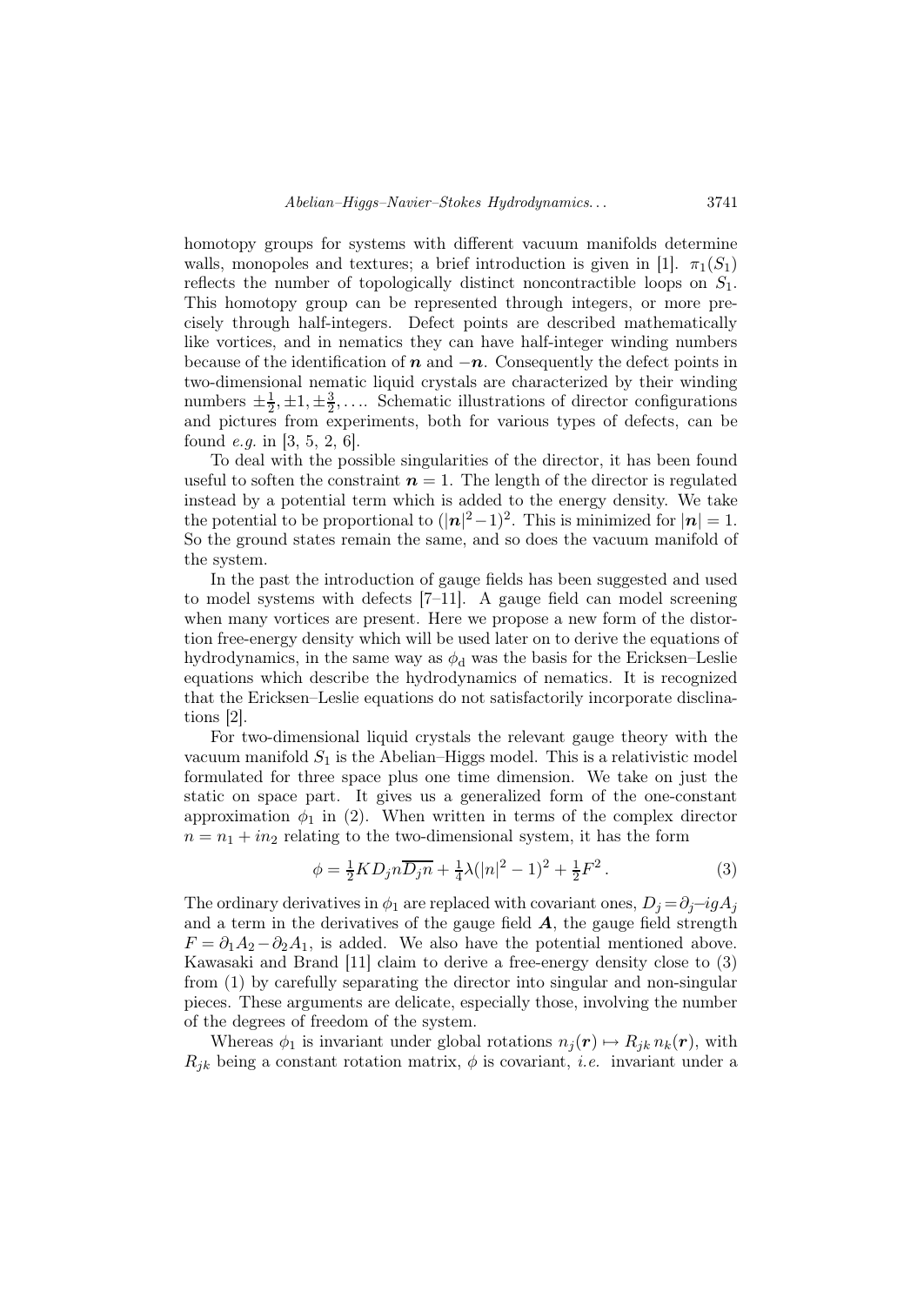local rotation of the form

$$
n(\mathbf{r}) \mapsto e^{i\varphi(\mathbf{r})} n(\mathbf{r}), A_j(\mathbf{r}) \mapsto A_j(\mathbf{r}) + \frac{1}{g} \partial_j \varphi(\mathbf{r}).
$$
 (4)

This is referred to as a gauge transformation determined by the spacedependent phase angle  $\varphi(\mathbf{r})$ .

The covariant energy density (3) implies that the interaction between disclinations is screened. Mathematically the decay of the force between two defects in a model without gauge fields is inversely proportional to the distance between defects [12]. In the Abelian–Higgs model the force falls off exponentially with the distance [13,14] so it has a weaker long range interaction. Even though very little is known about the dynamics of disclinations in nematics [6] it is still expected that a large number of them causes screening and that they influence dissipative flow properties. Our model proposes to take account of this by introducing the gauge field, which has also topological and geometrical significance.

#### 2. Hydrodynamic equations for nematics with defects

We derive hydrodynamic equations to model nematics with defects based on the covariant energy density (3). We will follow the standard procedure of hydrodynamics based on the concept of the fluxes and forces of de Groot and Mazur [15]. This procedure was successful in deriving the usual dynamics of nematics. The resulting equations are referred to as the Ericksen–Leslie equations and the variables are the velocity field  $v$  and the director  $n$ . On suppressing  $n$  they reduce to the Navier–Stokes equations. In our hydrodynamics for defects in addition to  $v$  and  $n$ , the gauge field  $A$  is introduced. Consequently not only additional terms are introduced into the existing equations, but there is a new dissipative equation for A.

In this section we will employ the notation  $n=(n_1, n_2)$  and  $A=(A_1, A_2)$ for the two-dimensional vector fields. The components are functions of the two-dimensional coordinate  $r$ . Instead of the complex number i the covariant derivative contains the matrix  $\bm{I}$  which is given by

$$
\boldsymbol{I} = \left( \begin{array}{cc} 0 & -1 \\ 1 & 0 \end{array} \right)
$$

 $(I$  is the generator for the group of rotations in the plane). The covariant derivative is then  $D_{j,kl} = \partial_j \delta_{kl} - g A_j I_{kl}$ . Its action on  $n$  we shall also note in short as  $(Dn)_{jk} = D_{j,kl} n_l$ . This expression translates into components the complex one used in equation (3) by making the real and imaginary part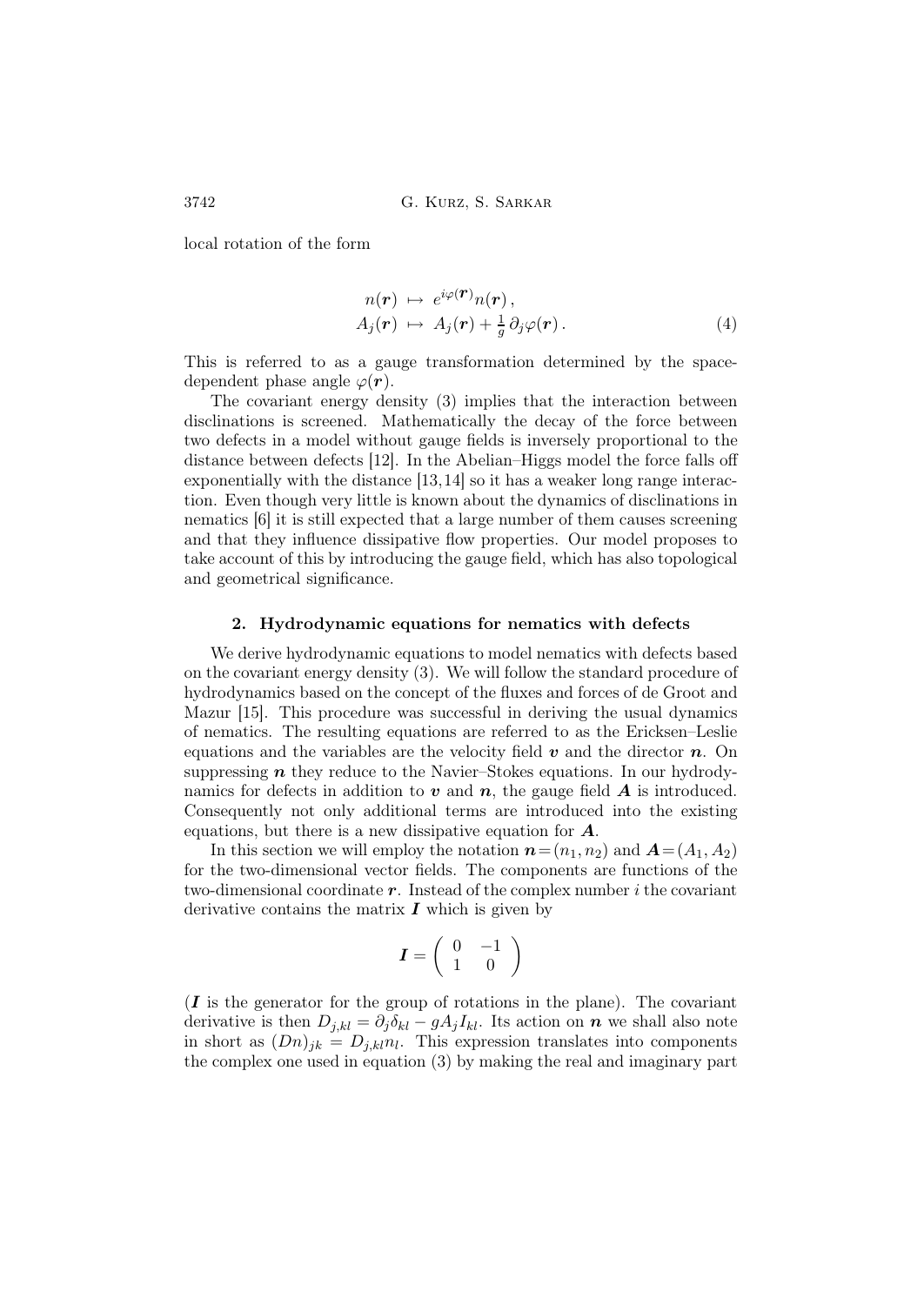the first and second component in the second index in  $(Dn)_{jk}$ . Furthermore, the expression for the gauge field strength  $F_{ik} = \partial_i A_k - \partial_k A_j$  is used instead of F. Our theory is dissipative and does not have the relativistic invariance of field theories. Consequently time and space components are not on an equal footing, and we are not forced to introduce an  $A_0$  field. We will consider  $A_0 = 0$  and time independent gauge transformations. The covariant form of the distortion free energy density for nematics from (3) can then be rewritten as

$$
\phi = \frac{1}{2}K(Dn)_{jk}(Dn)_{jk} + \frac{1}{4}\lambda(n_jn_j - 1)^2 + \frac{1}{4}F_{jk}F_{jk}.
$$
 (5)

Physically the system is understood as a layer with a small but homogeneous thickness, and the vector fields are confined to the plane, as indicated above. The energy of the whole system is written as  $\Phi = \int d^3x \phi$ .

Instead of equation (4) the gauge transformation, under which the energy density is invariant, now looks like

$$
n_j(\mathbf{r}) \mapsto R_{jk}(\mathbf{r}) n_k(\mathbf{r}),
$$
  
\n
$$
A_j(\mathbf{r}) I_{kl} \mapsto A_j(\mathbf{r}) I_{kl} + \frac{1}{g} (\partial_j R_{ki}(\mathbf{r})) R_{il}^{-1}(\mathbf{r}),
$$
\n(6)

where  $R_{jk}(\mathbf{r})$  is a two-dimensional rotation matrix. As a consequence  $F_{jk}$  is again invariant and the covariant derivative of the director transforms like  $(Dn)_{ik}(\mathbf{r}) \mapsto R_{kl}(\mathbf{r})(Dn)_{il}(\mathbf{r}).$ 

The dynamics of nematics requires the following two variables appropriate for isotropic fluids in addition to the director  $n(r)$  and the gauge field  $\mathbf{A}(\mathbf{r})$ : the fluid velocity  $\mathbf{v}(r) = (v_1(r), v_2(r))$  and the pressure  $p(r)$  (discussed further below). The density  $\rho$  of the fluid is assumed to be constant. This implies the incompressibility condition

$$
\partial_j v_j = 0. \tag{7}
$$

The acceleration of the fluid is given by the derivative of the tensor of the total stress  $\sigma(r)$  (by Newton's law combined with the definition of the stress tensor in  $df_i = d^2S_j \sigma_{ji}$ , which the force  $df_i$  on a surface element  $d^2S_j$ .

$$
\rho \, \partial_t v_j = \partial_l \sigma_{lj} \,. \tag{8}
$$

The total stress is split into the elastic stress  $\sigma^e$  (also called the Ericksen stress) and the viscous stress  $\boldsymbol{\sigma}^{\text{v}}$ 

$$
\boldsymbol{\sigma} = \boldsymbol{\sigma}^{\mathrm{e}} + \boldsymbol{\sigma}^{\mathrm{v}} \,. \tag{9}
$$

In addition to (7) and (8) the dynamics of nematics requires equations for the first-order time derivatives of the director and gauge field. These, together with the expressions for elastic and viscous stress as functions of the above mentioned variables, are derived in what follows.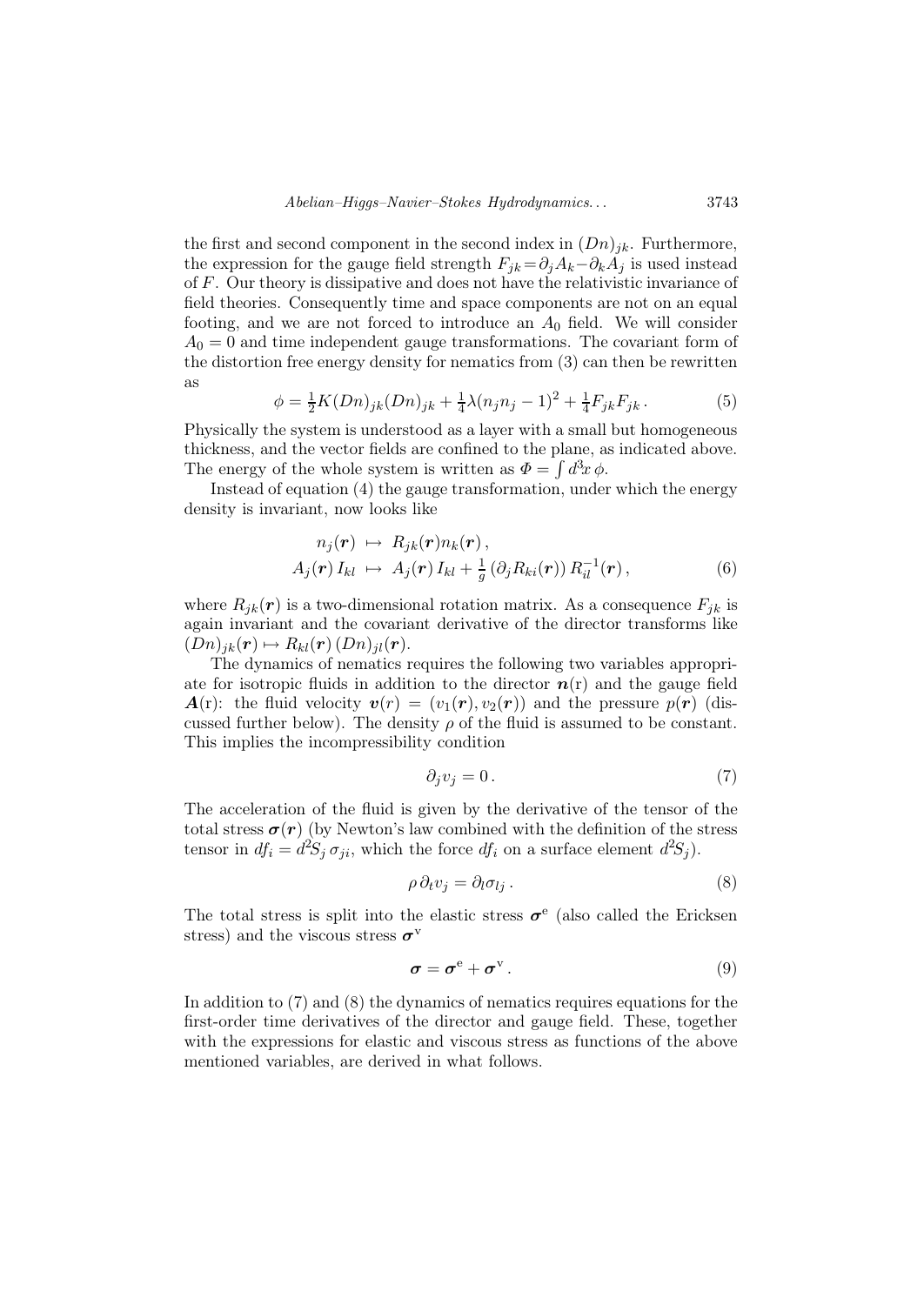#### 2.1. The entropy source

From the expression of the entropy source for a flowing nematic liquid the hydrodynamic fluxes and forces are identified. For small fluxes the forces are linear in the fluxes. The aim is to find these linear equations or constitutive relations. Their proportionality factors are of the form of a viscosity coefficient multiplied by a monomial in the hydrodynamic variables. The viscosity coefficients need to be determined phenomenologically.

The dissipation (product of temperature and entropy source) is the decrease in stored free energy. Its contributions are the kinetic and distortion energy. Any external fields (electric, magnetic or gravity) are not taken into account.

$$
T\dot{S} = -\frac{d}{dt} \int d^3x \left(\frac{1}{2}\rho v_j v_j + \phi\right) , \qquad (10)
$$

where  $S$  is the entropy.

To calculate the first term of the right hand side we use the fluid acceleration equation (8). On using integration by parts we obtain

$$
-\frac{d}{dt}\int d^3x \,\rho \,v_j v_j = \int d^3x \,\sigma_{jk} \,\partial_j v_k + \text{surface terms} \,. \tag{11}
$$

To calculate the second term of the right hand side in (10) we perform two types of variations of the distortion energy density. One is a variation of the energy density by changing the orientation of the director and the gauge field. The transformations are  $\mathbf{n} \mapsto \mathbf{n}' + \delta \mathbf{n}$  and  $\mathbf{A} \mapsto \mathbf{A}' + \delta \mathbf{A}$ . Through partial integration we get for the energy

$$
\delta \Phi = \int d^3x \left( -h_j^n \delta n_j - h_j^A \delta A_j \right) + \text{surface terms} \tag{12}
$$

with

$$
h_j^n = \partial_l \frac{\partial \phi}{\partial(\partial_l n_j)} - \frac{\partial \phi}{\partial n_j} = K(DDn)_{llj} - \lambda(n_l n_l - 1) n_j, \qquad (13)
$$

$$
h_j^A = \partial_l \frac{\partial \phi}{\partial(\partial_l A_j)} - \frac{\partial \phi}{\partial A_j} = \partial_l F_{lj} - K g (Dn)_{jk} I_{kl} n_l. \tag{14}
$$

Usually,  $h^n$  is called the molecular field; here we mark it as related to the director  $n$ . The additional expression which appears in our model has the analogous notation  $h^A$  and is called the molecular field related to the gauge field  $\bf{A}$ . The double application of the covariant derivative in (13) is explicitly given by  $(DDn)_{lmj} = D_{l,jk}D_{m,ki}n_i$ . We notice that the two molecular field are non-zero only out of equilibrium, as the Euler–Lagrange equations belonging to  $\phi$  are  $h^n = 0$  and  $h^A = 0$ .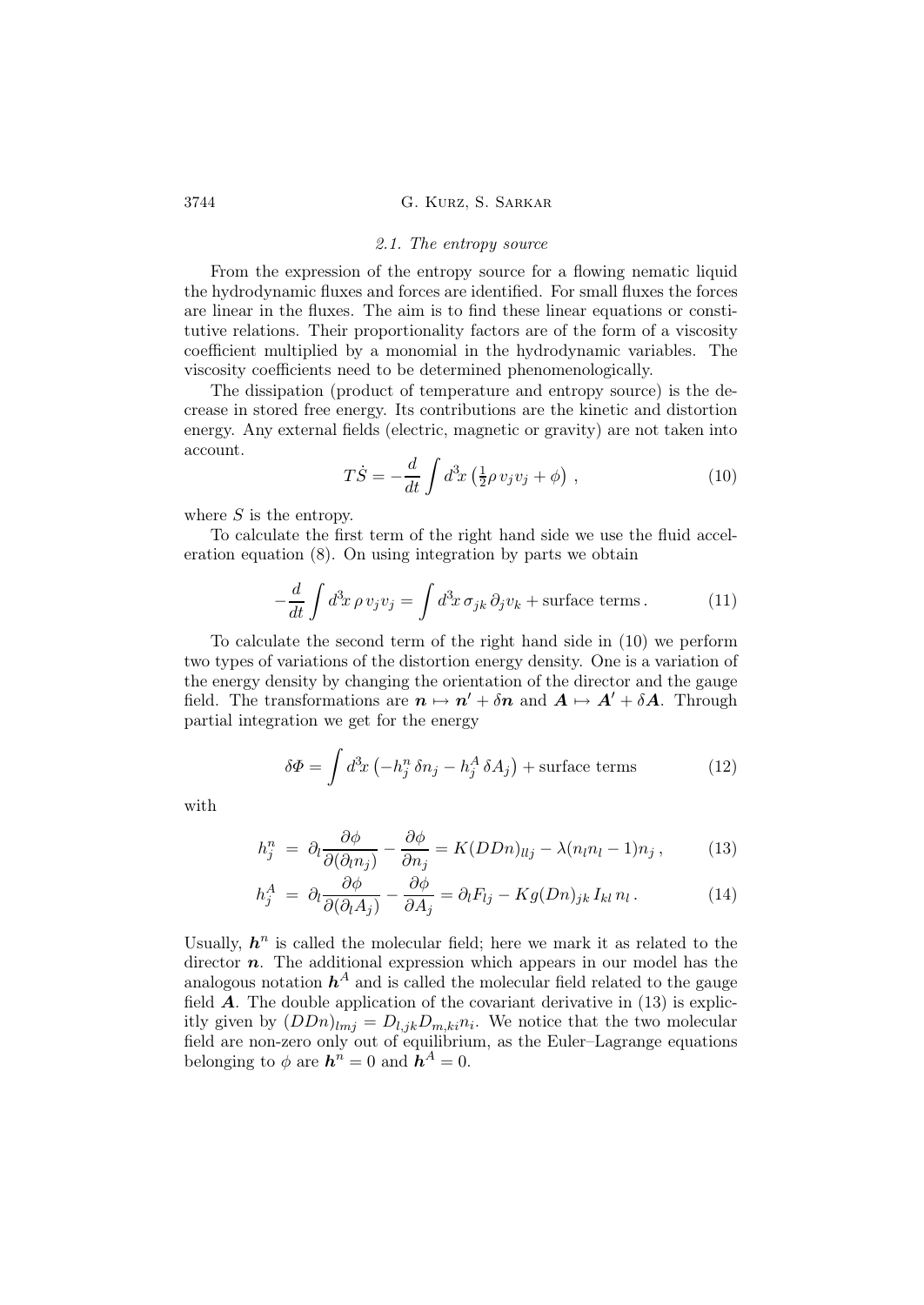The second variation of the energy density consists of displacing the liquid without changing the director orientation. The variation parameter is  $u(r)$  which gives the displacement of the coordinate r to  $r' = r + u(r)$ . The director transforms such that

$$
n(r) \mapsto n'(r') = n'(r+u) = n(r).
$$
 (15)

The transformation of  $r$  to  $r'$  causes the derivative operator to transform as  $\partial_j \mapsto \partial'_j = (\delta_{jk} - \partial_j u_k(r))\partial_k$ . Gauge invariance is obtained by imposing the same transformation on the gauge field. All calculations are just up to linear order in  $u$ . This gives the following results for the variation of the variables:

$$
\delta(\partial_j n_k) = \partial'_j n'_k(\mathbf{r}') - \partial_j n_k(\mathbf{r}) = -\partial_l n_k \partial_j u_l, \delta A_j = A'_j(\mathbf{r}') - A_j(\mathbf{r}) = -A_l \partial_j u_l, \delta(\partial_j A_k) = \partial'_j A'_k(\mathbf{r}') - \partial_j A_k(\mathbf{r}) = -\partial_l A_k \partial_j u_l - \partial_j A_l \partial_k u_l
$$
\n(16)

and by using the anti-symmetry of  $F_{jk}$  in the term involving  $\delta(\partial_j A_k)$ , we get the variation of the energy. The result is written in terms of the elastic stress  $\sigma^e$ , which is the usual variable obtained from this kind of variation.

$$
\delta \Phi = \int d^3x \,\sigma_{jk}^{\rm e} \,\partial_j u_k \,, \tag{17}
$$

$$
\sigma_{jk}^{\rm e} = -K(Dn)_{jl}(Dn)_{kl} - F_{jl}F_{kl} - p\,\delta_{jk} \,. \tag{18}
$$

The function  $p = p(\mathbf{r})$  is a Lagrange multiplier that enforces the incompressibility condition (7) on the displacement given by  $u(r)$ . It is called pressure and has the negative sign reflecting that generally the stress tensor  $\sigma$  for an isotropic fluid without friction reduces to  $\sigma_{jk} = -\delta_{jk}p$  where p is the ordinary pressure.

The total variation is obtained by adding (12) and (17). This gives the total time derivative

$$
-\frac{d}{dt}\int d^3x \phi = \int d^3x \left(-\sigma_{jk}^e \partial_j v_k + h_j^h \dot{n}_j + h_j^A \dot{A}_j\right) + \text{surface terms}, \tag{19}
$$

where  $\dot{u}$  was replaced by  $v, \dot{n}$  is understood as the material time derivative, the rate of change of the director as experienced by a moving molecule, and is written in terms of covariant quantities

$$
\dot{n}_j = (Dn)_{0j} + v_l (Dn)_{lj} \,. \tag{20}
$$

Analogously  $\dot{\mathbf{A}}$  is defined by

$$
\dot{A}_j = F_{0j} + v_l F_{lj} \,. \tag{21}
$$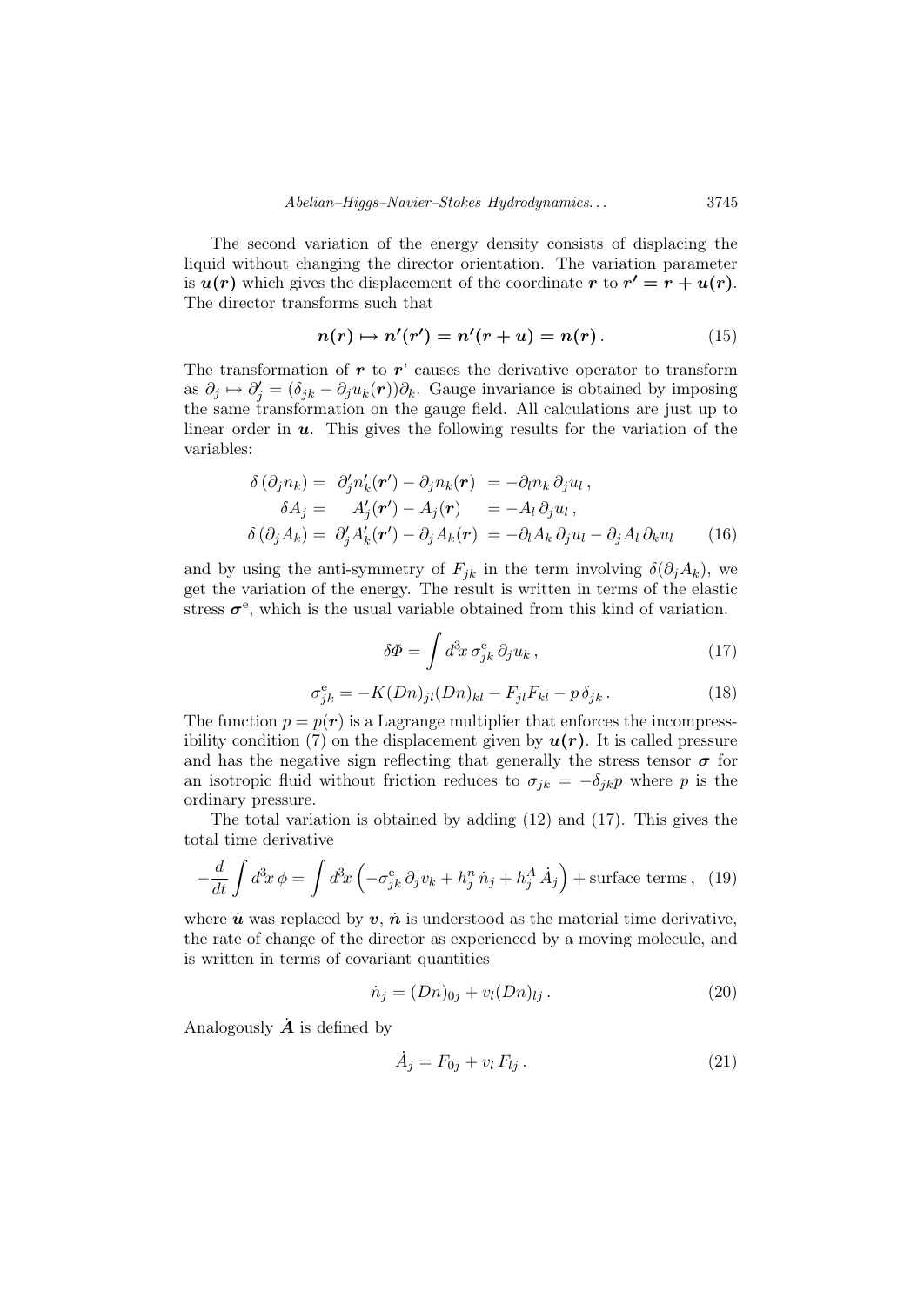Under gauge transformations  $\dot{n}$  behaves like  $n$ , and  $\dot{A}$  is invariant.

Finally we get the entropy source by putting (11) and (19) into equation (10)

$$
T\dot{S} = \int d^3x \left[ \sigma_{jk}^{\rm v} \partial_j v_k + h_j^{\rm n} \dot{n}_j + h_j^{\rm A} \dot{A}_j \right] + \text{surface terms},\qquad(22)
$$

where equation (9) was used to replace the total and elastic stress by the viscous stress.

## 2.2. The balance of torques

From the entropy source (22) the hydrodynamic fluxes and forces could be identified already. However we continue to follow de Gennes' derivation and rewrite it further by splitting the viscous stress into a symmetric and an anti-symmetric part.

$$
\sigma_{jk}^{\text{vs}} = \frac{1}{2} \left( \sigma_{jk}^{\text{v}} + \sigma_{jk}^{\text{v}} \right) , \qquad (23)
$$

$$
\Gamma_j = -\varepsilon_{jkl} \,\sigma_{kl}^{\rm v} \,,\tag{24}
$$

where  $\varepsilon_{jkl}$  is Levi–Civita's anti-symmetric symbol. The same is done for the tensor formed by the derivative of the velocity

$$
s_{jk} = \frac{1}{2} \left( \partial_j v_k + \partial_k v_j \right) , \qquad (25)
$$

$$
\omega_j = \frac{1}{2} \varepsilon_{jkl} \, \partial_k v_l \,. \tag{26}
$$

(For the cross products the variables like  $v$  and  $\sigma^v$  are seen as threedimensional where the components relating to the third dimension are zero. As a result  $\Gamma$  and  $\omega$  are perpendicular to the plane of our two-dimensional system.) This allows us to write

$$
\sigma_{jk}^{\mathbf{v}} \,\partial_j v_k = \sigma_{jk}^{\mathbf{v}\mathbf{s}} \, s_{jk} - \Gamma_j \, \omega_j \,. \tag{27}
$$

We will now show that  $\Gamma$  may be identified as the torque density and can be written as  $\mathbf{\Gamma} = \mathbf{n} \times \mathbf{h}^n$ . To further this aim the first step is a variation of the energy density for a constant director rotation around the axis parallel to  $\delta\omega$  with a small rotation angle  $|\delta\omega|$ 

$$
n \mapsto n + \delta \omega \times n \,. \tag{28}
$$

This is a gauge rotation as given in equation (6), but with a constant rotation matrix, and so the corresponding variation of the gauge field is zero. By separating into volume and surface terms and using the molecular field  $h^n$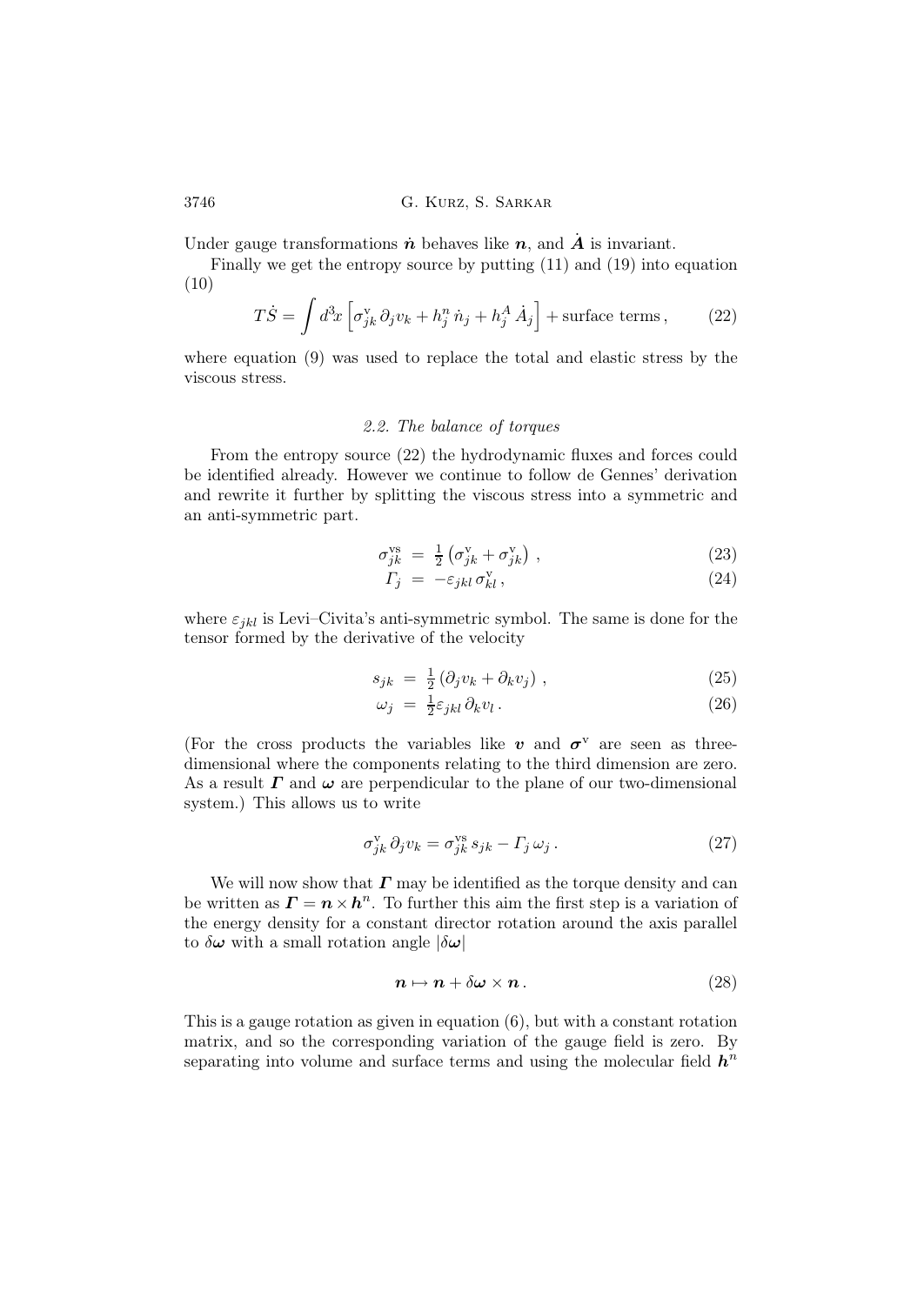of (13), we get a change of the energy  $\Phi_V = \int_V d^3x \phi$  of any part V of our system given by

$$
\delta \Phi_V = \left[ - \int\limits_V d^3x \, h_j^n \, \varepsilon_{jkl} \, n_l + \int\limits_{\partial V} d^2S_i \, \frac{\partial \phi}{\partial (\partial_i n_j)} \, \varepsilon_{jkl} \, n_l \right] \delta \omega_k \tag{29}
$$

due to the variation. The second integral inside the bracket is the torque on the director on the surface. Since the energy density is invariant under the gauge rotation (28), we have  $\delta \Phi_V = 0$ , and the torque on the director can be replaced by the first integral inside the bracket. The second contribution to the torque comes from the stress on the surface through  $\int \varepsilon_{jkl} r_k df_l =$  $\int \varepsilon_{jkl} r_k \sigma_{il} d^2S_i$ , and so the total torque on the volume V is

$$
T_j = \int\limits_V d^3x \,\varepsilon_{jkl} \, n_k \, h_l^n + \int\limits_{\partial V} \varepsilon_{jkl} \, r_k \sigma_{il} \, d^2S_i \,. \tag{30}
$$

On the other hand the torque is given by the rate of change of the angular momentum L, *i.e.*  $\dot{L} = T$ . It is calculated from  $\dot{L} = \int_V d^3x \rho \, \dot{r} \times \dot{v}$  by putting in the total stress from (8), integrating by parts and by using the equations (9) and (24) to rewrite the volume integral. We then get

$$
\dot{L}_j = \int_{\partial V} \varepsilon_{jkl} \, r_k \sigma_{il} \, d^2S_i + \int_V d^3x \, \left( \Gamma_j - \varepsilon_{jkl} \, \sigma_{kl}^e \right) \,. \tag{31}
$$

The term in  $\sigma^e$  is zero. This is based on the fact that the energy density is invariant, *i.e.*  $\delta \Phi_V = 0$ , under coordinate rotation  $r \mapsto r + \delta \omega \times r$  (without changing the director) around the axis  $\delta\omega$  with a small rotation angle. This variation is the same as that carried out in equations (15) to (18) with  $u(r) = \omega \times r$ . (It is also valid for any part V of the system.) Hence  $\delta \Phi_V$ can be obtained from (17) where  $\partial_j u_k = \varepsilon_{jkl} \omega_l$ .

Comparing equations (30) and (31) and using the fact that they are valid for any volume  $V$  within the system, we can conclude that

$$
\boldsymbol{\Gamma} = \boldsymbol{n} \times \boldsymbol{h}^n. \tag{32}
$$

By using equation (27) and (32) in (22), the new form of the entropy source is obtained as

$$
T\dot{S} = \int d^3x \left[ \sigma_{jk}^{\text{vs}} s_{jk} + h_j^n N_j + h_j^A \dot{A}_j \right] + \text{surface terms},\qquad(33)
$$

where we have introduced the vector  $N$ , the rate of change of the director with respect to the background fluid

$$
N = \dot{n} - \omega \times n \,. \tag{34}
$$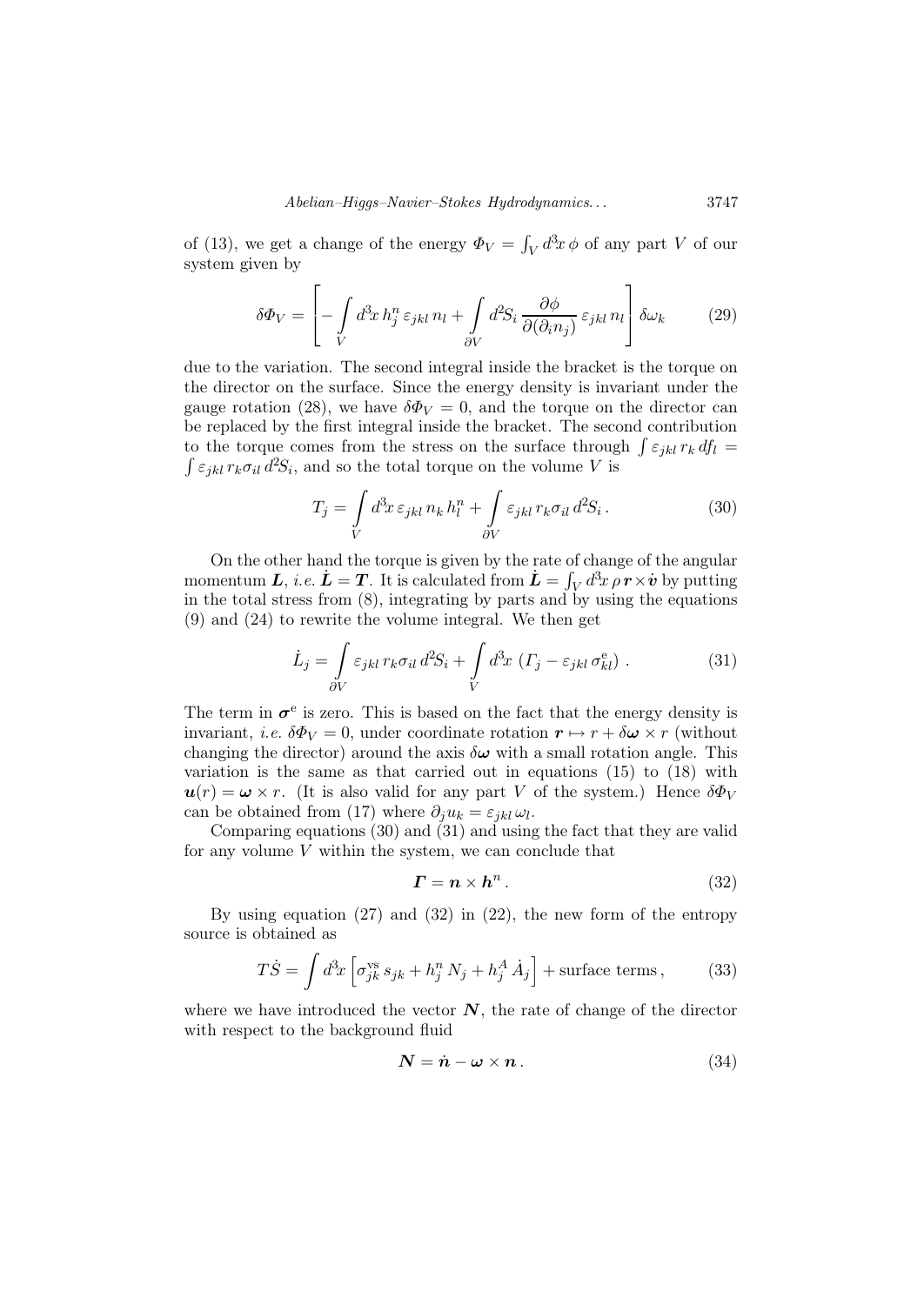Since  $\omega$  is perpendicular to the plane of the film containing  $n, \omega \times n$  behaves in the same way as n under gauge rotation (and so does  $\dot{n}$ ); so N rotates like  $n$  for a change of gauge.

The entropy source (33) displays three types of dissipation: dissipation by shear flow, by rotation of the director with respect to the background fluid, and by change of the gauge field.

#### 2.3. The linear equations between fluxes and forces

In the entropy source (33) each contribution is identified as a product of a flux with the conjugate force. We choose them in the same way as de Gennes [2]:  $s_{ii}, s_{12}, \overrightarrow{N}$ , and  $\overrightarrow{A}$  as hydrodynamic fluxes conjugate to the forces  $\sigma_{ii}^{vs}$ ,  $2\sigma_{12}^{vs}$ ,  $h^n$ , and  $h^A$  respectively (the factor 2 reflects that  $\sigma_{12}^{vs} s_{12}$ occurs twice). In the limit of weak fluxes, the forces are linear functions of the fluxes. We can express this in the form

$$
\begin{pmatrix}\n\sigma_{ii}^{vs} \\
2\sigma_{12}^{vs} \\
h_a^n \\
h_b^A\n\end{pmatrix} = \begin{pmatrix}\n\cdots \\
\text{constituent} \\
\text{matrix} \\
\vdots \\
\ddots\n\end{pmatrix} \begin{pmatrix}\ns_{ll} \\
s_{12} \\
N_p \\
\vdots \\
\ddots\n\end{pmatrix} .
$$
\n(35)

A priori this matrix is a tensor constructed from the variables of the problem. This gives the matrix a large number of possible terms. However, certain conditions restrict the form of the matrix. We look at the behaviour of the fluxes and forces under time reversal. From equation (8) and (18) it can be seen that the components of  $\sigma$  and  $\sigma^e$  are even under time reversal, and so  $\sigma^v$  is even too. The same goes for the other hydrodynamic forces, whereas all the fluxes are odd. The Onsager reciprocal relations [15] then imply that the constituent matrix is symmetric. We demand that the matrix be compatible with the local symmetry of uniaxial nematics  $(D_{\infty h})$ . This excludes derivatives, the gauge field and certain tensor types from the matrix. Furthermore the matrix elements need to be such that the equations are invariant under director inversion  $n \mapsto -n$ , which is essential for nematics. (This inversion leaves the gauge field unchanged, since  $n \mapsto -n$ corresponds to a gauge transformation with constant phase angle  $\varphi = \pi$ .) The only scalar invariant is  $|n|^2$ , but outside the core of a disclination it is of value one and near the defect centre it is small; like in the Ericksen–Leslie theory it will not be used in the constituent matrix.

With these conditions (35) translates into the following equations

$$
\sigma_{ij}^{vs} = \alpha_1 n_i n_j n_k n_l s_{kl} + \frac{1}{2} \gamma_2 (n_i N_j + n_j N_i) + \alpha_4 s_{ij} + \frac{1}{2} (\alpha_5 + \alpha_6) (n_i s_{kj} + n_j s_{ki}) n_k,
$$
(36)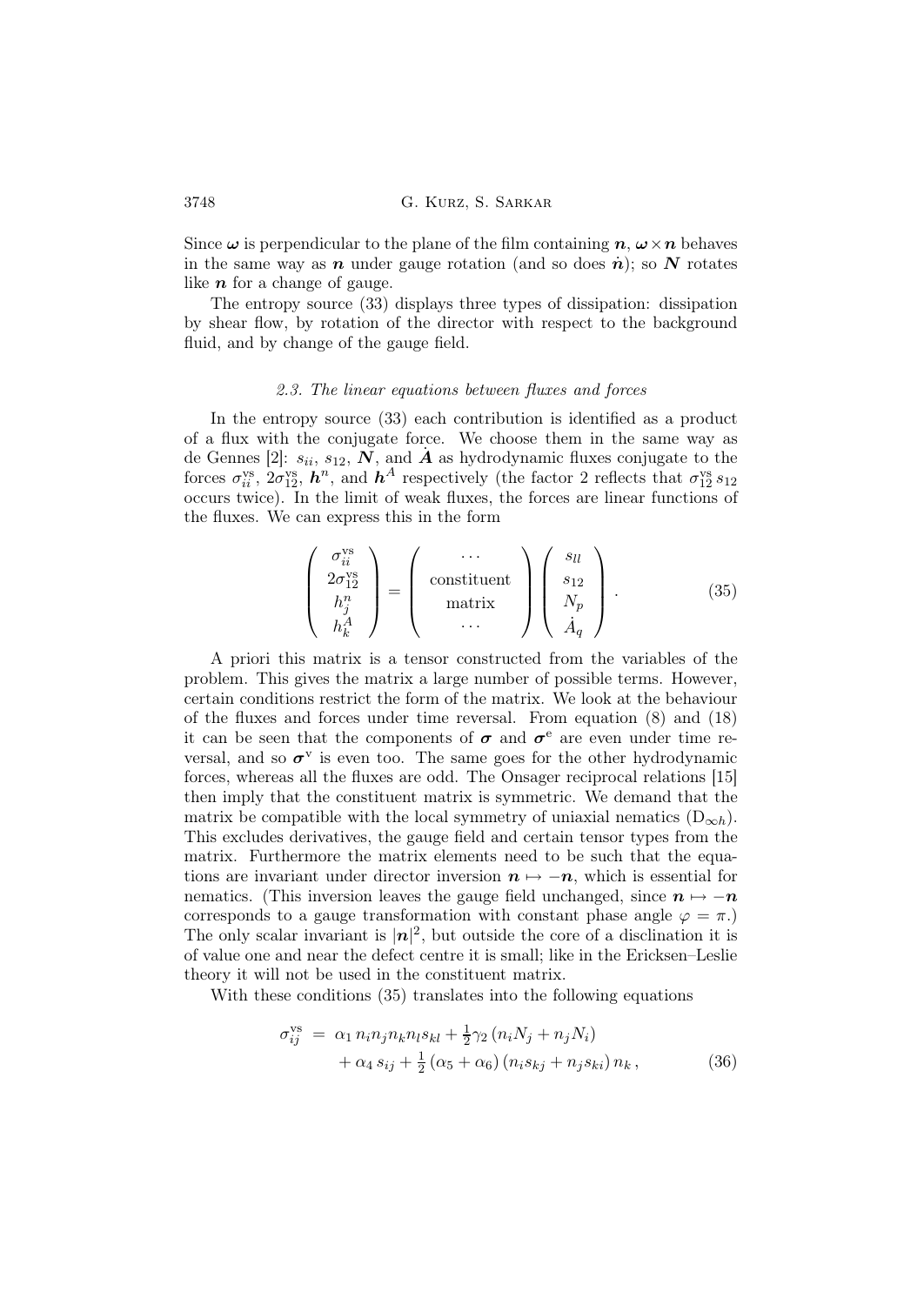Abelian–Higgs–Navier–Stokes Hydrodynamics. . . 3749

$$
h_i^n = \gamma_1 N_i + \gamma_2 n_j s_{ji}, \qquad (37)
$$

$$
h_i^A = \beta_1 \dot{A}_1 + \beta_2 n_i n_j \dot{A}_j. \tag{38}
$$

The viscosity coefficients  $\alpha_i$  in  $\sigma^{vs}$  are set up with the result for  $\sigma^v$  in mind. From equations (23) and (24) we know that  $\sigma_{ij}^{\rm v} = \sigma_{ij}^{\rm vs} - \frac{1}{2}$  $\frac{1}{2}\varepsilon_{ijk}\Gamma_k$ . Hence with the help of equations  $(36)$ ,  $(32)$ , and  $(37)$  we obtain the total viscous stress

$$
\sigma_{ij}^{\mathbf{v}} = \alpha_1 n_i n_j n_k n_l s_{kl} + \alpha_2 n_i N_j + \alpha_3 n_j N_i
$$
  
+ 
$$
\alpha_4 s_{ij} + \alpha_5 n_i n_k s_{kj} + \alpha_6 n_j n_k s_{ki},
$$
 (39)

where  $\alpha_2$  and  $\alpha_3$  are defined such that  $\gamma_1 = \alpha_3 - \alpha_2$  and  $\gamma_2 = \alpha_3 + \alpha_2$ . (In addition we have the relation  $\gamma_2 = \alpha_6 - \alpha_5$  [2].) The coefficients  $\alpha_i$  and  $\gamma_i$ are viscosities known from the Ericksen–Leslie theory [2]. The coefficients  $\beta_i$ , related to the dissipation of the gauge field, are new and have been introduced by us.

In summary we have the hydrodynamics of nematic liquid crystals with defects given by the three dissipative equations (8), (37), (38), corresponding to the three hydrodynamic variables, the velocity field  $v$ , the director field  $n$ , and the gauge field  $\boldsymbol{A}$ . In addition we have the incompressibility condition (7) giving rise to the pressure variable p. To specify the three hydrodynamic equations in detail we need the total stress  $\sigma$  in (9), the elastic stress  $\sigma$ <sup>e</sup> in (18), the viscous stress  $\sigma^{\rm v}$  in (39), the rate of change of the director N in (34), the material time derivatives  $\dot{n}$  and  $\dot{A}$  in (20) and (21), and the molecular fields  $h^n$  and  $h^A$  in (13) and (14).

If the gauge field is zero, the original form of the Ericksen–Leslie equations is obtained for the director and velocity field from (8) and (37), together with the incompressibility condition. Since the original equations due to the dissipation were not invariant under a global rotation, the new equations are not invariant under gauge transformation. If we require gauge invariance we can keep only the diagonal terms in the constituent matrix in (35). Instead of (37) and (38) the dissipative equations for the director and gauge field become

$$
h_i^n = \gamma_1 N_i, \qquad (40)
$$

$$
h_i^A = \beta_1 \dot{A}_i \tag{41}
$$

and the viscous stress from (39) reduces to

$$
\sigma_{ij}^{\rm v} = \frac{1}{2}\gamma_1 \left( n_j N_i - n_i N_j \right) + \alpha_4 s_{ij} \,. \tag{42}
$$

(The  $\gamma_1$  term is invariant under gauge rotation because we work in only two dimensions.)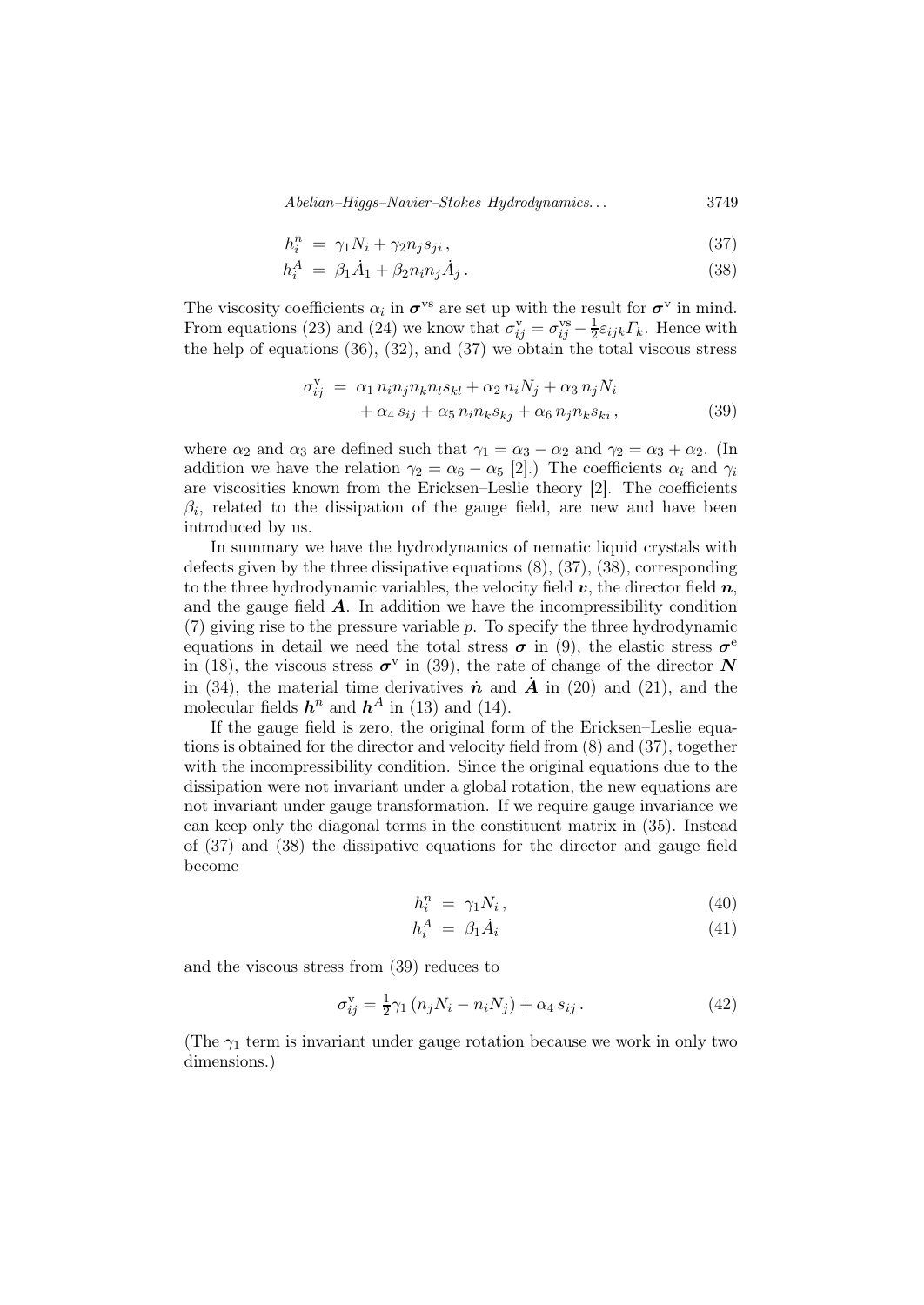In a first attempt to solve these equations we truncated the system by assuming zero velocity, *i.e.* the configuration of the system changes through reorientation of the molecules without displacing them. We then have to consider just the two dissipative equations (40) and (41), and this is a simplification used earlier [16].

## 3. Hydrodynamics of defects in the Abelian–Higgs model

In this section we summarize very briefly how the general equations for the hydrodynamics of nematics with defects derived in the previous section are used to find the dynamics of disclination points in a simplified system with zero velocity field. A detailed account of the related calculations and results can be found in [17].

First we consider the distortion free-energy density (3). For a certain value of the gauge coupling  $q$ , the Bogomol'nyi limit, a configuration of disclinations with winding numbers of the same sign is a static solution. In general, of course, several defects are not a static solution, and there is a force between them which makes them move. However, if the coupling deviates only slightly from the Bogomol'nyi limit we can still assume that the configuration takes on the form of a static solution at every instant. Such a configuration change over time is known as quasi-static motion and is induced by the force due to the deviation from the Bogomol'nyi limit. A solution with defects in the Bogomol'nyi limit can be parameterized by the defect positions [18]. The motion of the configuration is then given equivalently by the motion of the defect positions in the space of possible static solutions (also known as moduli space). The concept of quasi-static motion was developed by Manton [19] and has been applied by Samols and Dziarmaga [20–22].

Physically a defect is a macroscopic region with a certain topological charge. Mathematically this is modelled as a topological defect point with a core region and a well defined centre point (providing the defect position coordinate). If the distance between the defects is large compared to the core size, a static multi-defect solution in the Bogomol'nyi limit is found to a good approximation by superposition of solutions with single defects in different positions. A static solution for several defects with overlapping core regions is modelled by a single defect solution which is modified such that it allows for disintegration of this defect into smaller ones.

In both cases, for large distances or overlapping cores, the static solution in the Bogomol'nyi limit can be parameterized by the defect positions. Their dynamics is given by the field equations (40) and (41). These are reduced to equations just for the defect positions by projection on the moduli space. The moduli space is spanned by zero-modes of the linear operator given by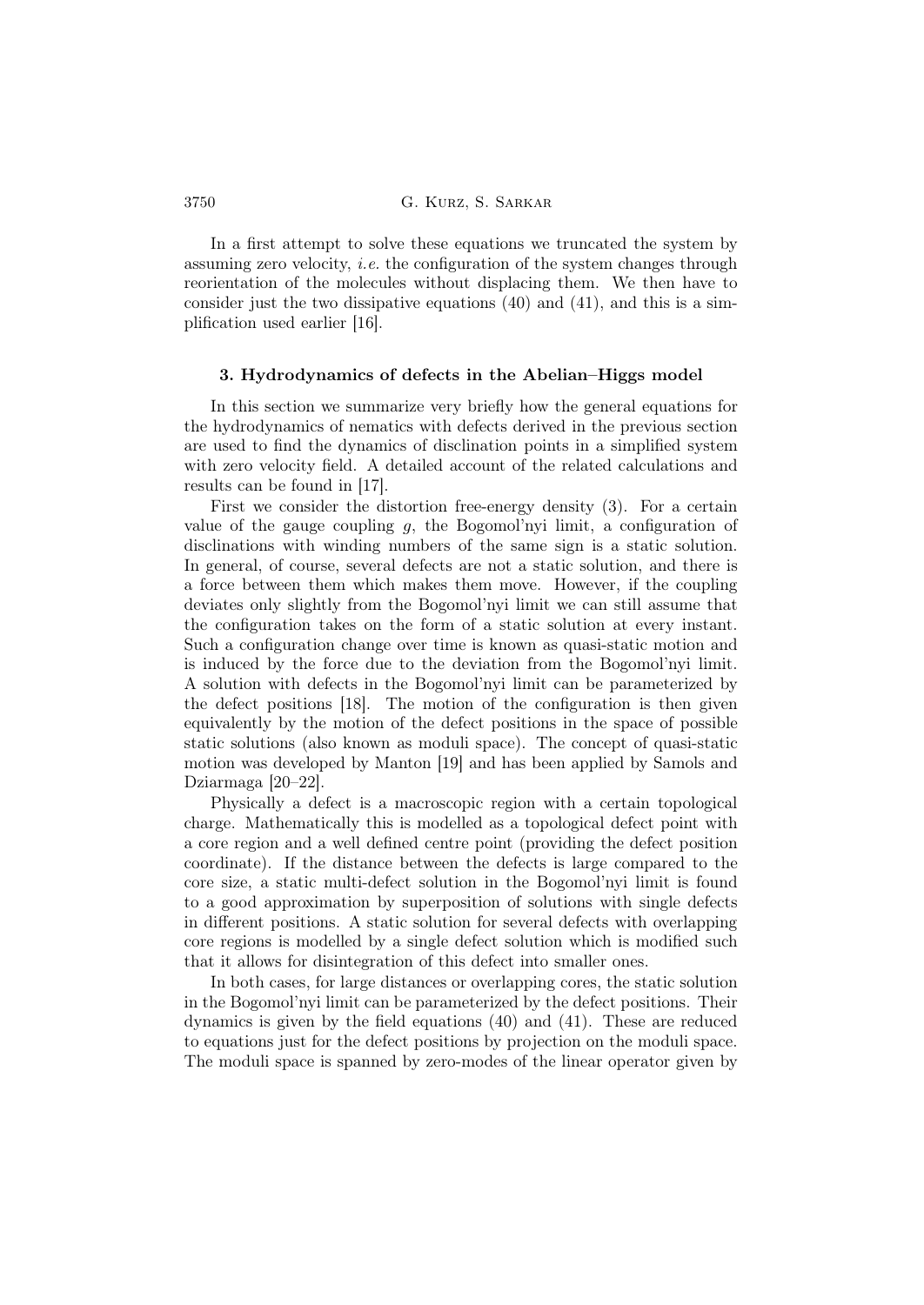linearization of equations (40) and (41) in the field variables  $n$  and  $\vec{A}$ . It turns out that the zero-modes are derivatives of the defect solutions with respect to the defect coordinates. The result of the projection is a set of equations in the defect positions and their first time derivatives.

We derive and solve these equations for both cases mentioned above. For defects with overlapping cores they indicate that an unstable disclination with higher winding number can disintegrate into smaller ones which move away from one another radially with exponentially increasing speed (as long as their core regions overlap). Two disclination far apart from one another move on a straight line, where their distance increases logarithmically with time. Disclinations with smaller winding number have faster motion.

## REFERENCES

- [1] I. Chuang, R. Durrer, N. Turok, B. Yurke, Science 251, 1336 (1991).
- [2] P.G. de Gennes, J. Prost, The Physics of Liquid Crystals, 2nd edition, Oxford University Press, Oxford, UK, 1993.
- [3] S. Chandrasekhar, Liquid Crystals, 2nd edition Cambridge University Press, Cambridge, UK, 1992.
- [4] N.D. Mermin, Rev. Mod. Phys. 48, 591 (1979).
- [5] S. Chandrasekhar, G.S. Ranganath, Adv. Phys. 35, 507 (1986).
- [6] M. Kléman, Rep. Prog. Phys. 52, 555 (1989).
- [7] I. Dzyaloshinskii, Gauge Theories and Densities of Topological Singularities, Les Houches, Session XXXV, Physics of Defects, North Holland, 1981, p.317– 360.
- [8] I.E. Dzyaloshinskii, G.E. Volovik, Ann. Phys. 125, 67 (1980).
- [9] S. Sarkar, J. Phys. C: Solid State Physics 15, 6513 (1982).
- [10] S. Sarkar, *Mol. Crust. Lig. Crust.* **97**, 111 (1983).
- [11] K. Kawasaki, H.R. Brand, Ann. Phys. 160, 420 (1985).
- [12] H. Imura, K. Okano, Phys. Lett. A42, 405 (1973).
- [13] L.M.A. Bettencourt, R.J. Rivers, *Phys. Rev.* **D51**, 1842 (1995).
- [14] J.M. Speight, Phys. Rev. D55, 3830 (1997).
- [15] S.R. de Groot, P. Mazur, Non-equilibrium Thermodynamics, North-Holland, Amsterdam 1962.
- [16] H. Imura, K. Okano, *Phys. Lett.* **A42**, 403 (1973).
- [17] G. Kurz, S. Sarkar, Hydrodynamics of defects in the Abelian–Higgs model: an application to nematic liquid crystals, to be published.
- [18] A. Jaffe, C. Taubes, Vortices and Monopoles: Structure of Static Gauge Theories, Birkhäuser, Boston, Basel, Stuttgart 1980.